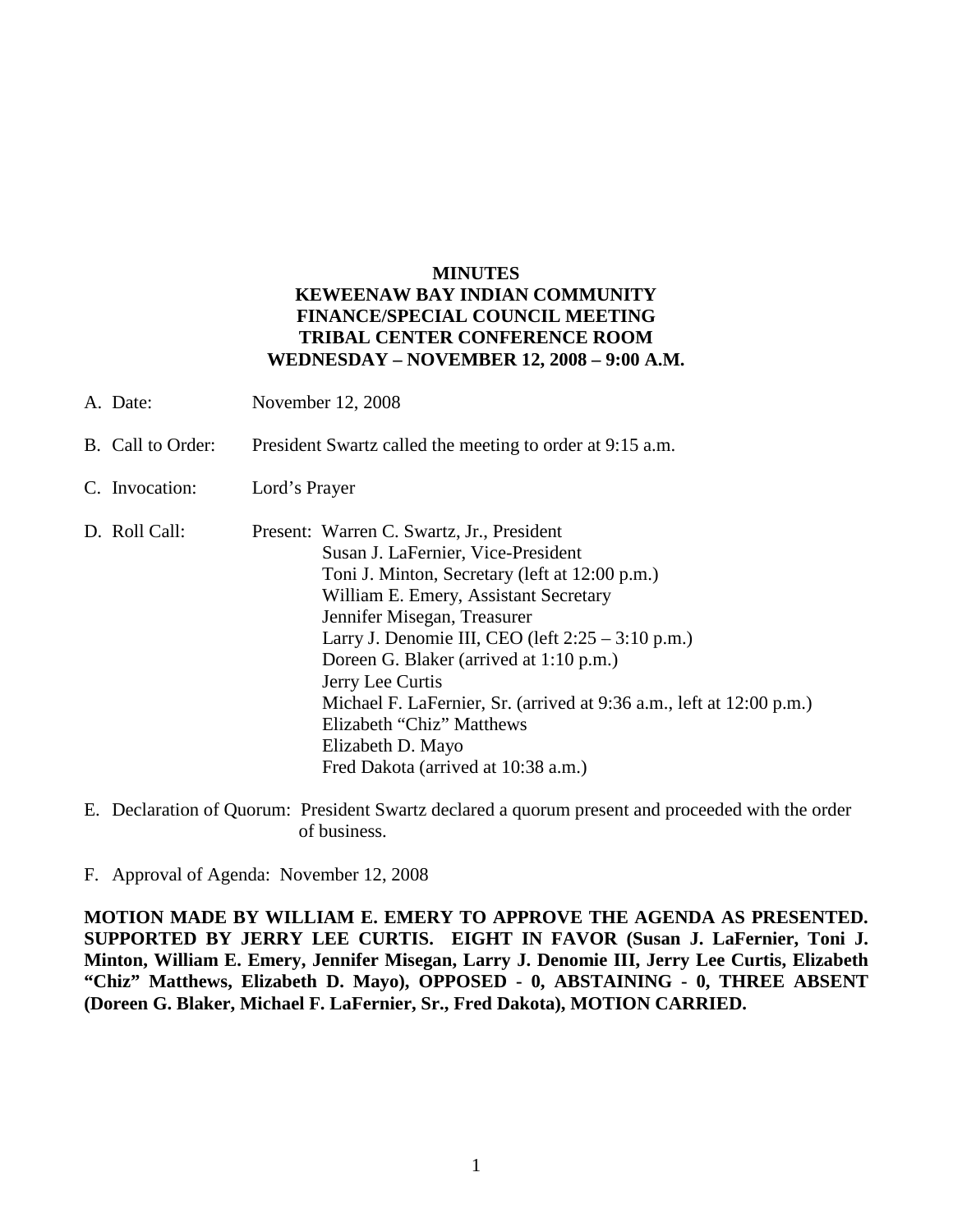- G. Closed Session:
	- 1. Budget Reviews Francis LaPointe/Sarah Smith

|                           | John Mantila/Baraga Casino        |
|---------------------------|-----------------------------------|
| $9:58$ a.m. $-10:15$ a.m. | <b>Break</b>                      |
|                           | David Haataja/Marquette Casino    |
|                           | Larry Denomie III, CEO            |
|                           | John Baker/Attorney               |
| $12:00$ p.m. $-1:10$ p.m. | Lunch                             |
|                           | <b>Judy Heath/Social Services</b> |
| ٠                         | Tom Chosa/IT                      |
| $2:13$ p.m. $-2:25$ p.m.  | <b>Break</b>                      |

**Larry Denomie left 2:25 – 3:10 p.m.**

|                          | Summer Cohen/THPO                                |
|--------------------------|--------------------------------------------------|
|                          | <b>Brad Dakota/Tribal Court</b>                  |
| $3:30$ p.m. $-3:45$ p.m. | <b>Break</b>                                     |
|                          | Debra Williamson/Language and Earl Otchigwanigan |

**MOTION MADE BY WILLIAM E. EMERY TO GO INTO CLOSED SESSION AT 9:17 A.M. SUPPORTED BY TONI J. MINTON. SEVEN IN FAVOR (Susan J. LaFernier, Toni J. Minton, William E. Emery, Jennifer Misegan, Larry J. Denomie III, Jerry Lee Curtis, Elizabeth "Chiz" Matthews), ONE OPPOSED (Elizabeth D. Mayo), ABSTAINING - 0, THREE ABSENT (Doreen G. Blaker, Michael F. LaFernier, Sr., Fred Dakota), MOTION CARRIED.**

**Mike LaFernier arrived at 9:36 a.m.**

**Fred Dakota arrived at 10:38 a.m.**

**Toni Minton and Mike LaFernier left at 12:00 p.m.**

**Doreen Blaker arrived at 1:10 p.m.**

**MOTION MADE BY WILLIAM E. EMERY TO GO INTO OPEN SESSION AT 4:32 P.M. SUPPORTED BY FRED DAKOTA. NINE IN FAVOR (Susan J. LaFernier, William E. Emery, Jennifer Misegan, Larry J. Denomie III, Doreen G. Blaker, Jerry Lee Curtis, Elizabeth "Chiz" Matthews, Elizabeth D. Mayo, Fred Dakota), OPPOSED - 0, ABSTAINING - 0, TWO ABSENT (Toni J. Minton, Michael F. LaFernier, Sr.), MOTION CARRIED.**

Larry Denomie stated the Pines generator is scheduled to be installed on November 21, 2008. He updated the Council on the objectives listed in the ANA Language grant and informed the Council that the Immersion Program is in the plan and the apprentices will attend. He is also checking why the COPS Grant was not funded.